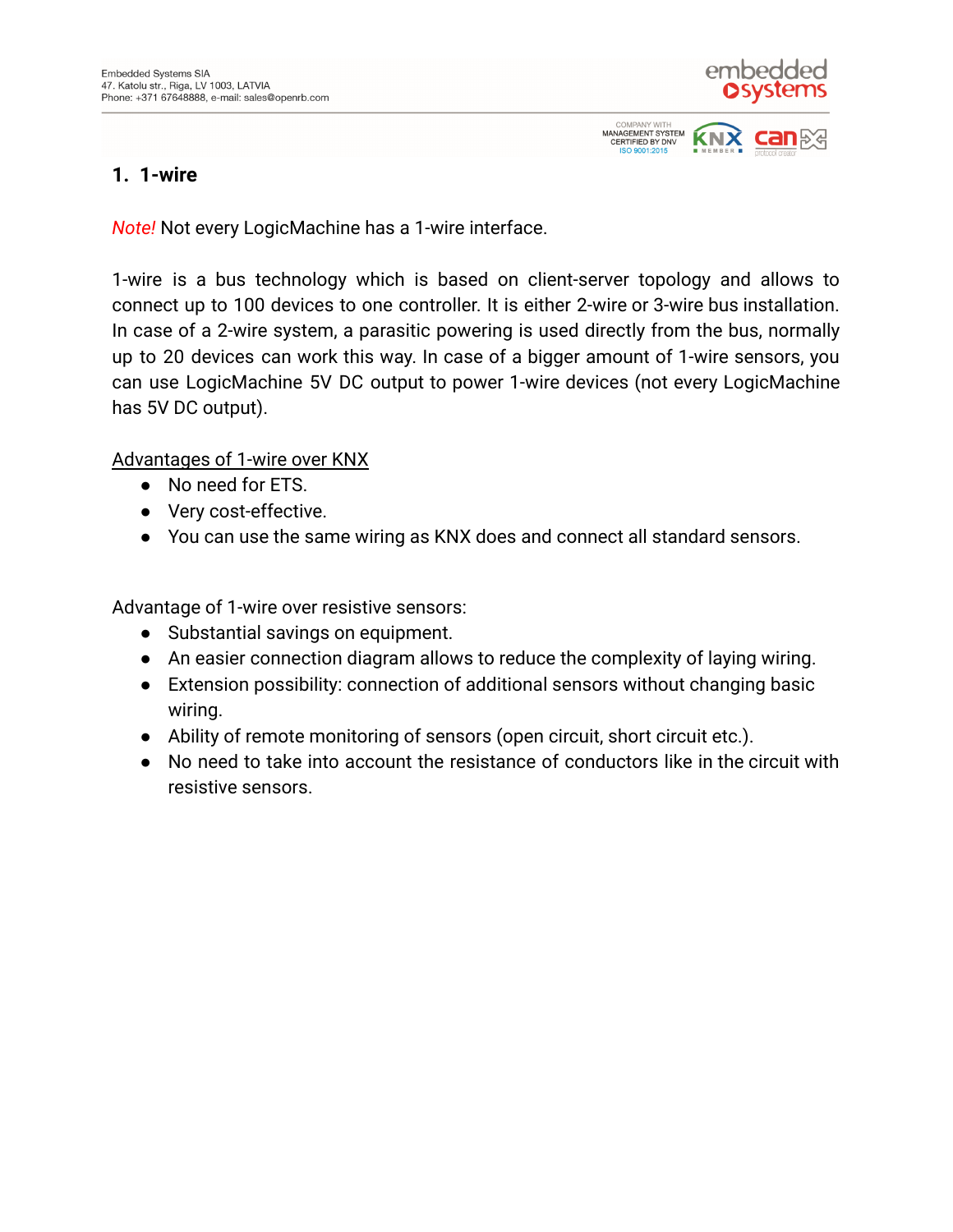1-wire connection diagrams:

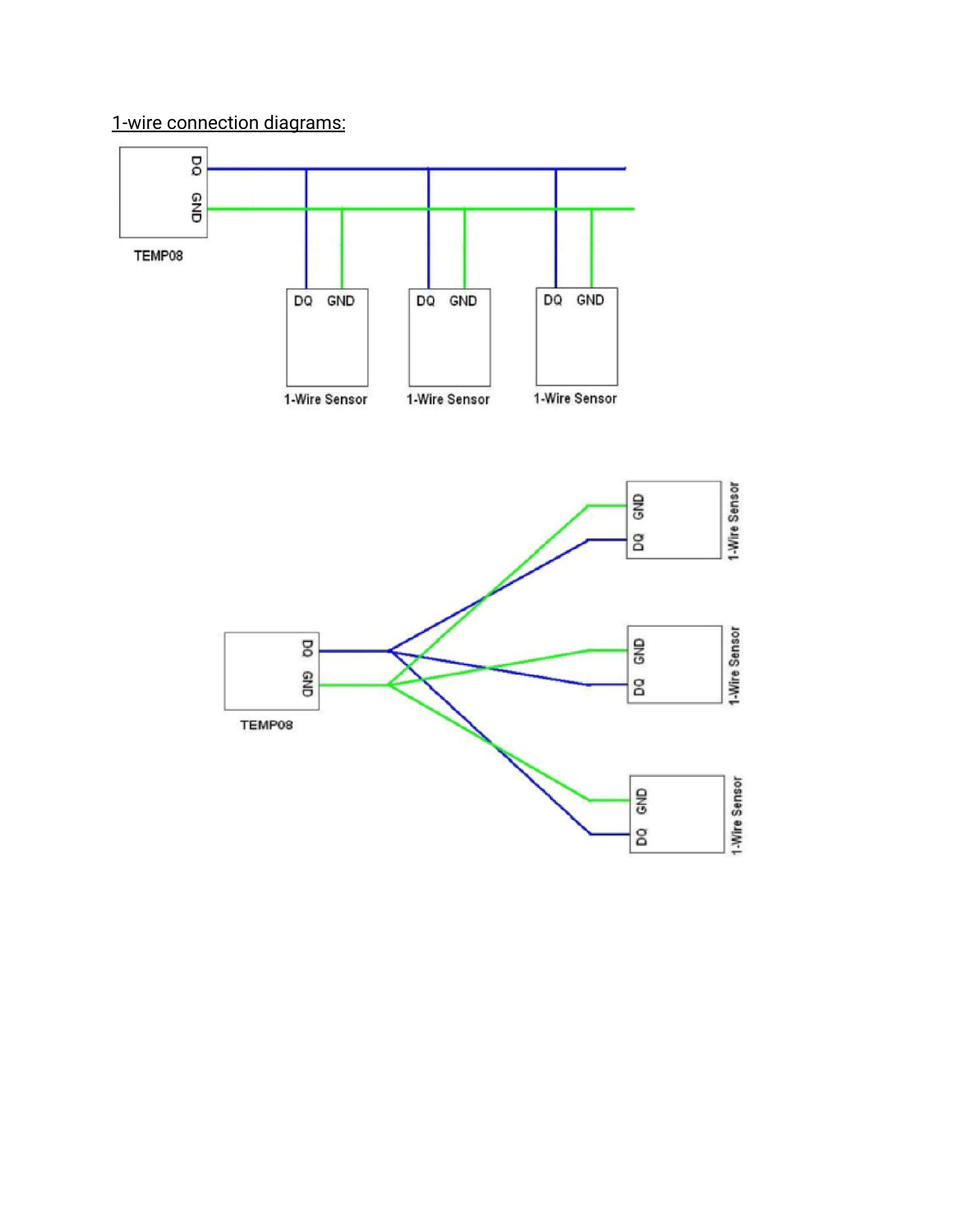

Once 1-wire sensors are connected to the 1-wire interface of LogicMachine:

| Scripting                    | Objects | Object logs      | Schedulers | Trend logs                    | Vis. structure. | Visualization | Vis. graphics                                                    | <b>Utilities</b> | Enocean | 1-wire  | Alerts | Logs                |                                          | Error log   @ Help |   |
|------------------------------|---------|------------------|------------|-------------------------------|-----------------|---------------|------------------------------------------------------------------|------------------|---------|---------|--------|---------------------|------------------------------------------|--------------------|---|
|                              |         |                  |            |                               |                 |               |                                                                  |                  |         |         |        |                     |                                          |                    |   |
| $\mathbb{D}$<br>0000051083d2 |         | Name<br>test1234 |            | Linked to object              | Sensor value    |               | Configuration<br>Send delta: 5°C; Send mode: Internal update     |                  |         |         |        |                     | Value received at<br>15.05.2014 11:20:03 |                    |   |
|                              |         |                  |            | 1/1/10 test1234               | 19.31°C         |               |                                                                  |                  |         |         |        |                     |                                          |                    | 0 |
| 00000511391f                 |         | 00000511391f     |            | 1/1/5 00000511391f<br>19.25°C |                 |               | Send delta: 2°C; Send timer: 10 sec.; Send mode: Internal update |                  |         |         |        | 14.05.2014 17:00:01 |                                          | $\odot$            |   |
|                              |         |                  |            | Sensor 0000051083d2           |                 |               |                                                                  |                  |         |         | ×      |                     |                                          |                    |   |
|                              |         |                  | Name:      |                               |                 |               | test1234                                                         |                  |         |         |        |                     |                                          |                    |   |
|                              |         |                  |            | Linked to object:             |                 |               | 1/1/10 test1234<br>$\mathbf{v}$                                  |                  |         | $\circ$ |        |                     |                                          |                    |   |
|                              |         |                  |            | Sensor status object:         |                 |               |                                                                  |                  |         | 0<br>Y  |        |                     |                                          |                    |   |
|                              |         |                  |            | Write to bus:                 |                 |               |                                                                  |                  |         |         |        |                     |                                          |                    |   |
|                              |         |                  |            | Send delta (°C):              |                 | 5             | $\hat{\cdot}$                                                    |                  |         |         |        |                     |                                          |                    |   |
|                              |         |                  |            | Send timer (seconds):         |                 |               | $\blacktriangle$<br>Ÿ                                            |                  |         |         |        |                     |                                          |                    |   |
|                              |         |                  |            | Value compensation:           |                 | 0             | $\blacktriangle$<br>$\checkmark$                                 |                  |         |         |        |                     |                                          |                    |   |
|                              |         |                  |            |                               |                 |               |                                                                  |                  |         |         |        |                     |                                          |                    |   |
|                              |         |                  |            |                               |                 |               |                                                                  | Save             |         | Cancel  |        |                     |                                          |                    |   |

- *Name* name of the 1-wire device
- *Linked to object* mapped KNX object
- *Sensor status object* mapped KNX status object
- *Write to bus* define either to write telegram in KNX bus on read value
- *Send delta* define either to send delta of the temperature sensor